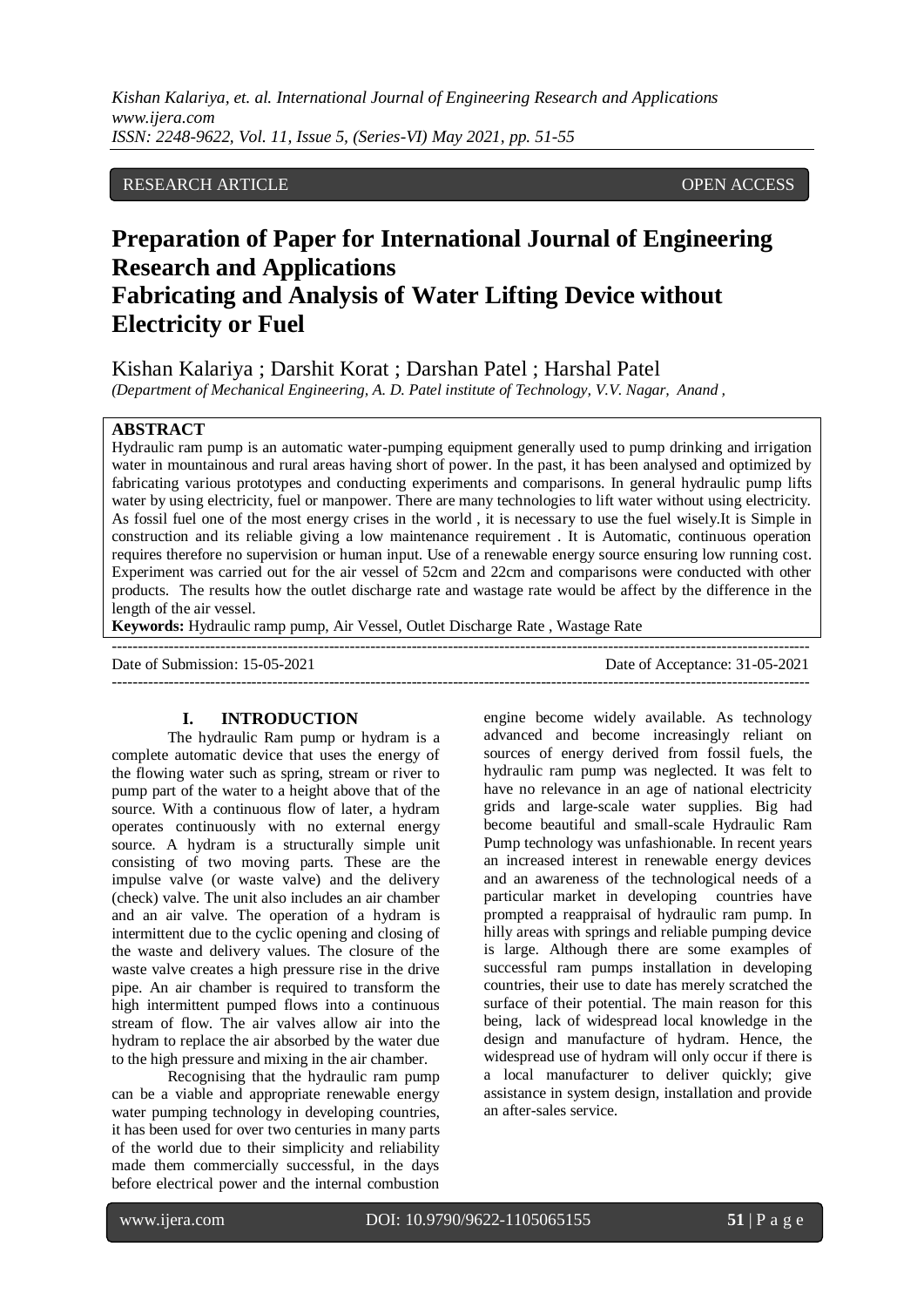### **1.1. Objectives:**

 Fabricating a Water Lifting Device working Without External Energy.

 Determine the flow rate and discharge as per time.

# **1.2. Methodology:**

**Operation Principle :**

The energy required to make a Ram lift water to a higher elevation comes from water falling downhill due to gravity. As in all other water powered devices, but unlike a water wheel or turbine, the ram uses the inertia of moving part rather than water pressure and operates in a cycle based on the following sequences.

### **Steps of working of the pump**

 Water starts flowing through the drive pipe and out of the "waste" valve which is open initially. Water flows faster and faster through the pipe and out of the waste valve.

 At some point water is moving so quickly through the waste valve that it pushes the valve's flapper up and slams it shut. The water in the pipe was moving quickly and had considerable momentum, but all the water weight and momentum is stopped by the valve's closure. That creates a high-pressure spike at the closed waste valve. The high-pressure spike forces some water through the check valve and into the pressure chamber. This increases the pressure in that chamber slightly.

 After the high-pressure wave reaches the drive pipe inlet, a "normal" pressure wave travels back down the pipe to the waste valve. The check valve may still be open slightly depending on backpressure, allowing water to enter the pressure chamber.

 As soon as the normal pressure wave reaches the waste valve, a low-pressure wave travels up the drive pipe, which lowers the pressure at the valves and allows the waste valve to open and the check valve to close.

 When the low-pressure wave reaches the drive pipe inlet, a normal pressure wave travels down the drive pipe to the valves. Normal water flow due to the elevation of the source water above the ram follows this pressure wave, and the next cycle begins.

### **Materials/Tools Used**

 **1-1/4" ball valve** : Ball valves use a metal ball with a hole bored through the center, sandwiched between two seats to control flow.



 **1/4" union** : A union is used when you are trying to join two pipes together that are fixed, thus unable to be turned.



 **1-1/4" spring check valve (customizable) :** *Spring* loaded *check valves* prevent reverse flow and ensure one flow direction.



**¾" tee :** A cross *tee* is *used* for the extension of a single line into multiple extension ·



www.ijera.com DOI: 10.9790/9622-1105065155 **52** | P a g e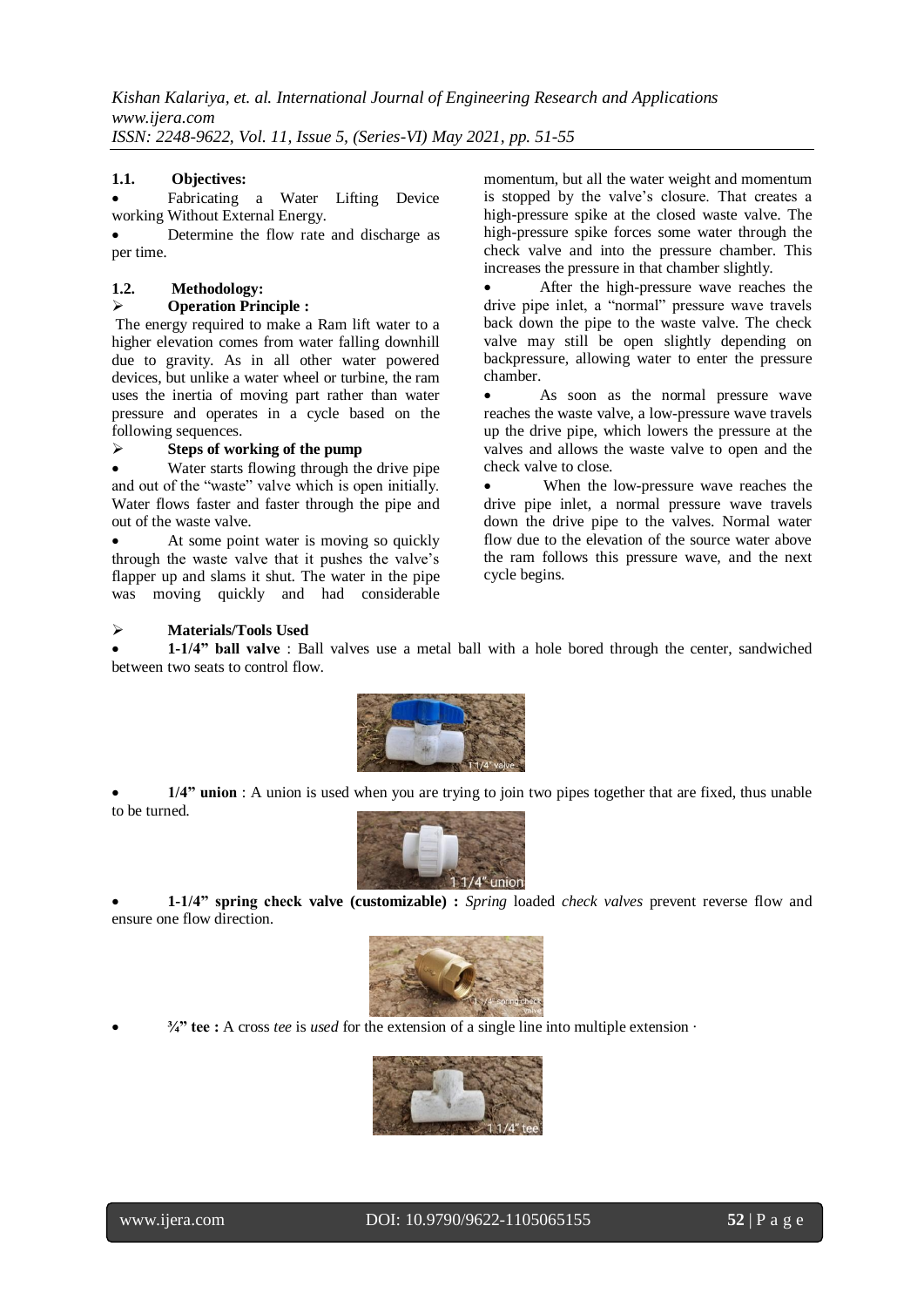**3/4" ball valve :** Ball valves use a metal ball with a hole bored through the center, sandwiched between two seats to control flow.



 **¾" union :** A union is used when you are trying to join two pipes together that are fixed, thus unable to be turned.



 **1-1/4" x ¾" bushing :** BUSHING fitting is used to connect two fittings together with different diameters by reducing the inner diameter of the pipe.



 **¾" X 6" nipple :** *Nipple* (*nipple* for connecting and extending *pipes*) *Pipe fittings* are components *used* for connecting, terminating, controlling flow, and changing the direction of *pipe*.



 **4" x 1-1/4" bushing 4" :** BUSHING fitting is used to connect two fittings together with different diameters by reducing the inner diameter of the pipe.



**2. Design/Model:**

**2.1. Soft Design:**

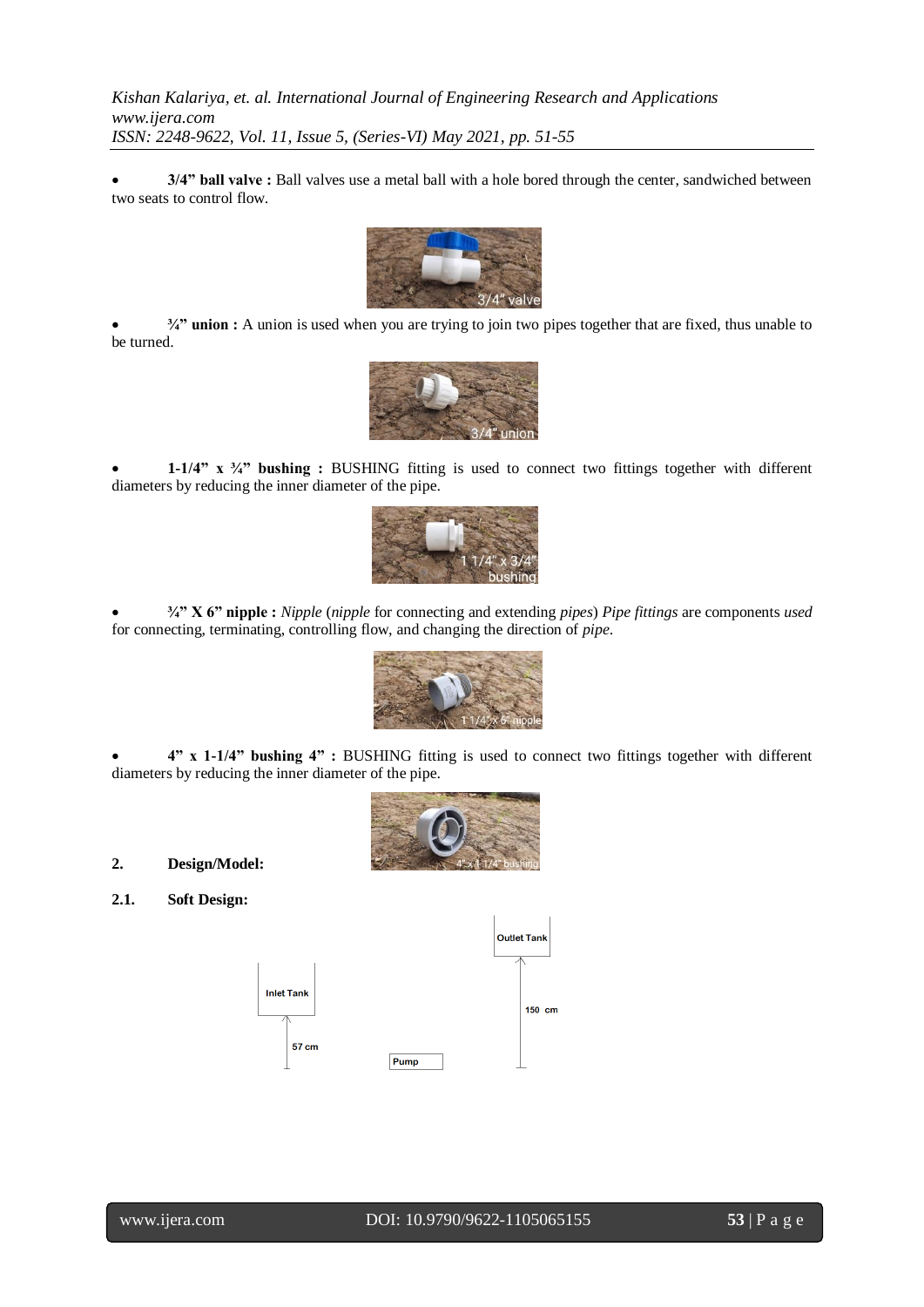#### **2.2. Model:**



>>Outlet Water Volume Capacity :

#### **3. Calculations:**

|                                                   | $=(4.7*100)/14.4$                 |  |  |  |
|---------------------------------------------------|-----------------------------------|--|--|--|
| $>>$ Discharge :                                  | $=$ 32.64 % (Discharge Rate)      |  |  |  |
| $=(3.14*1.25*1.25*15)/(4*120)$                    | >>Waste Discharge Rate:           |  |  |  |
| $=0.03$ cm <sup>3</sup> /s                        | $= 100 - 32.64$                   |  |  |  |
| >>Inlet Tank Volume:                              | $= 67.36 %$                       |  |  |  |
| $=$ 1*b*h                                         | Air Vessel Length $= 22$ cm<br>➤  |  |  |  |
| $= 72*100*2$                                      | >>Outlet Tank Volume :            |  |  |  |
| $= 14400 \text{cm}^3$                             | $= \pi r^2 h$                     |  |  |  |
| $= 14.4$ liters                                   | $= 3.14*(13)^{2}*6$               |  |  |  |
| >>Time taken during the performance of Experiment | $= 3183.96$ cm <sup>3</sup>       |  |  |  |
|                                                   | $=$ 3.18 liters                   |  |  |  |
| $= 2 \text{ min}$                                 | >>Wastage Discharge Volume :      |  |  |  |
| Air Vessel Length $= 52$ cm<br>➤                  | $=$ Inlet $-$ Outlet              |  |  |  |
| >>Outlet Tank Volume :                            | $= 14.7 - 3.18$                   |  |  |  |
| $= \pi r^2 h$                                     | $= 11.22$ liters                  |  |  |  |
| $= 3.14*(13)^{2}*9$                               | >> Outlet Water Volume Capacity : |  |  |  |
| $= 4778.36$ cm <sup>3</sup>                       | $= (3.18*100)/14.4$               |  |  |  |
| $= 4.7$ liters                                    | $= 22.083$ % (Discharge Rate)     |  |  |  |
| >>Wastage Discharge Volume :                      | >>Waste Discharge Rate:           |  |  |  |
| $=$ Inlet $-$ Outlet                              | $= 100 - 22.083$                  |  |  |  |
| $= 14.7 - 4.7$                                    | $= 77.916 %$                      |  |  |  |
| $= 9.7$ liters                                    |                                   |  |  |  |

### **Result Table:**

| Air<br><b>Vessel</b><br>Length | <b>Inlet Tank</b><br>Volume<br>(Litres) | Outlet<br>Tank<br>Volume<br>(litres) | Wastage<br><b>Discharge</b><br><b>Volume</b><br>(litres) | <b>Time</b><br><b>Duration</b><br>(Minutes) | Water<br><b>Outlet</b><br><b>Volume</b><br>Capacity<br>(Percentage) | Waste<br><b>Discharge</b><br>Rate<br>(Percentage) |
|--------------------------------|-----------------------------------------|--------------------------------------|----------------------------------------------------------|---------------------------------------------|---------------------------------------------------------------------|---------------------------------------------------|
| 52                             | 14.4                                    | 4.7                                  | 9.7                                                      |                                             | 32.64                                                               | 67.36                                             |
| 22                             | 14.4                                    | 3.2                                  | 11.2                                                     | ↑                                           | 22.08                                                               | 77.95                                             |